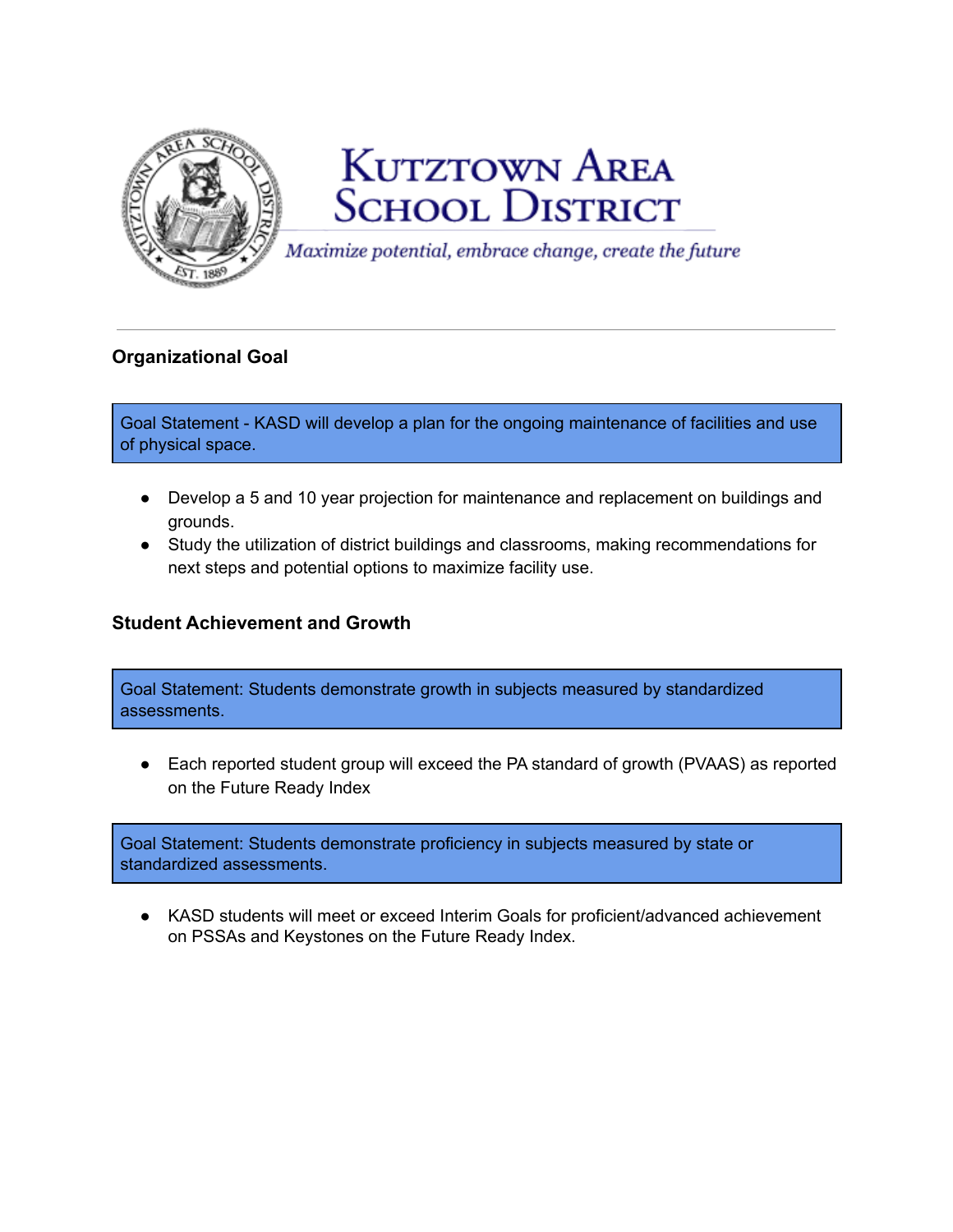#### **College and Career Readiness**

**Goal Statement:** Provide all students with learning experiences that will prepare them for a successful college and/or post-secondary career.

- Pathways to Graduation
	- Develop a system to ensure all students have a plan for fulfilling new state graduation requirements (Act 158)

#### **Curriculum, Instruction, and Assessment**

**Goal Statement:** Provide all students with a rigorous and standards aligned curriculum, research based best instructional practices, and assessments that will inform and guide our practice.

- Conduct a program evaluation of our Language Instruction Educational Program (LIEP) to result in recommendations for program revision in the 2022/23 school year.
- Establish and implement a district-wide Assessment Map. (Comprehensive Plan)
- Explore and identify district protocols to support data analysis. (Comprehensive Plan)
- Create a Curriculum Council, an advisory committee comprised of internal and external stakeholders, for the purpose of providing input into the selection of curricular assets (textbooks, instructional programs, etc.), new course proposals, and related curricular changes (for implementation in the 2022/23 school year).

## **Parent, Staff, and Community Engagement**

**Goal Statement:** Involve, engage, and inform the community to maximize partnerships and relationships that support the educational experience of all students.

- Expand Birth-PreK parent and community partnerships
- Study, develop and pilot a Rounding process to increase student, parent, and community engagement. The purpose of Rounding is to develop two-way communication, deepen relationships, gain individual perspective, and monitor progress of KASD.
- Conduct quarterly Superintendent community forums
- Establish the Key Communicator's Network comprised of community leaders representing various regions of the district
- Evaluate the impact of access to early learning on the achievement of KASD students.
- Solicit community feedback regarding district/school needs, priorities, and improvement initiatives through community surveys, forums, and meetings.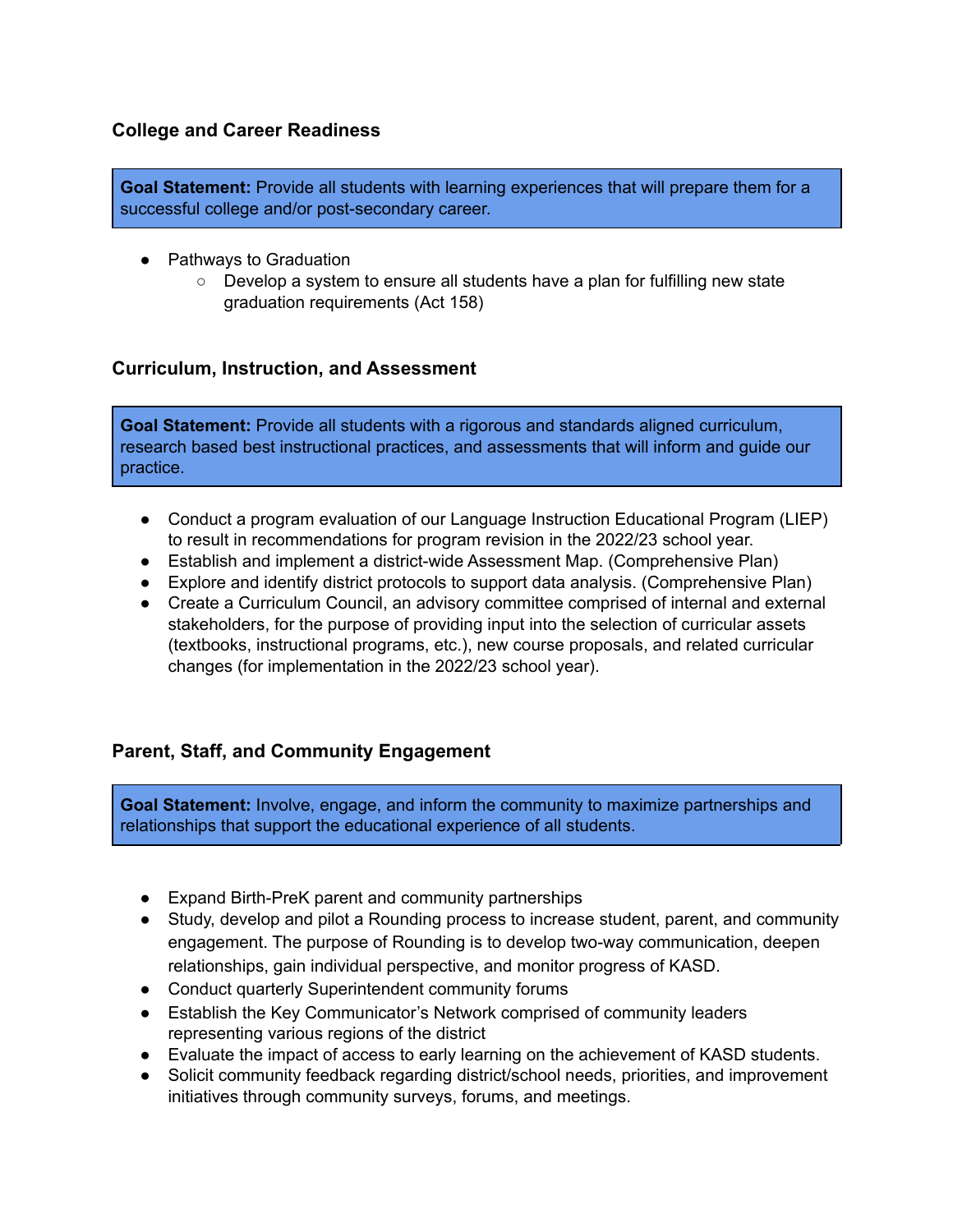- Implement an online registration process to ensure accurate data for all families in KASD.
- Develop a Technology in Education at Kutztown (TEK) Team, consisting of engaged faculty and community members who work to review and further the efforts of the KASD technology department.
- Develop a Technology in Education at Kutztown (TEK) Squad, consisting of KASD students who endeavor to engage in the field of technology.

## **Financial, Facility, and Human Resources**

**Goal Statement:** Develop a fiscally responsible budget that reflects the values of the community, supports a quality education for all students, sustains the educational program, and is supported by the Board of School Directors and the community.

- Develop and implement a new employee feedback and check-in process that involves 30 day and 90 day interviews and data collection to enhance our hiring and onboarding process.
- Implement identified action steps based on the results of the 2020-2021 Support Staff Compensation Study to close gaps in employee compensation.
- Review updated job descriptions with employees for accuracy and submission to the School Board of Directors for final adoption.
- Develop a 3-to-5 year budget forecast for presentation at the Spring Budget and Finance Committee meeting to inform the school board and community of the budget realities in the future.
- Restructure positions where and when possible, evaluate contract proposals based on quality of service and cost, and pursue additional partnerships to provide efficient services.
- Develop a plan to maximize resources, recruit and retain quality support and professional staff and continuously evaluate the competitiveness
- Develop a guiding operational manual for the Business Office procedures, practices, and responsibilities.
- Develop a comprehensive maintenance and improvement plan for our outdoor athletic fields.
- Perform a line item analysis of all accounts to seek financial efficiencies.